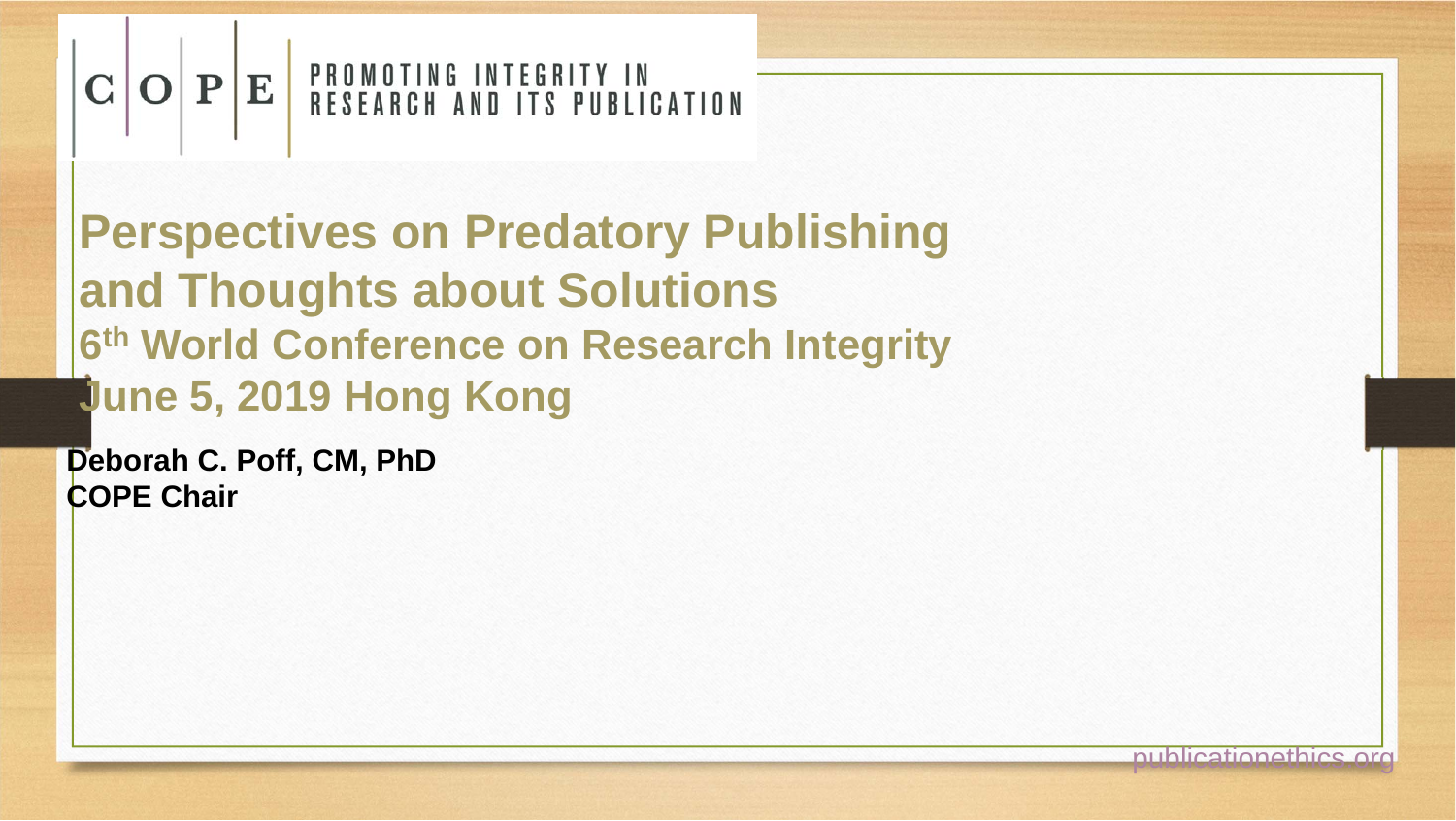### **Presentation outline**

1.A working definition of Predatory Publishing – a vexatious undertaking

2.Characteristics of Predatory Publication Processes

3.Resemblance and Obfuscation?

4.What's in a name?

5.Stakeholder Analysis of who and what is harmed by PP

6.Who publishes in PP journals and why?

7.Business Ethics and PP

8.Approaches to addressing the issues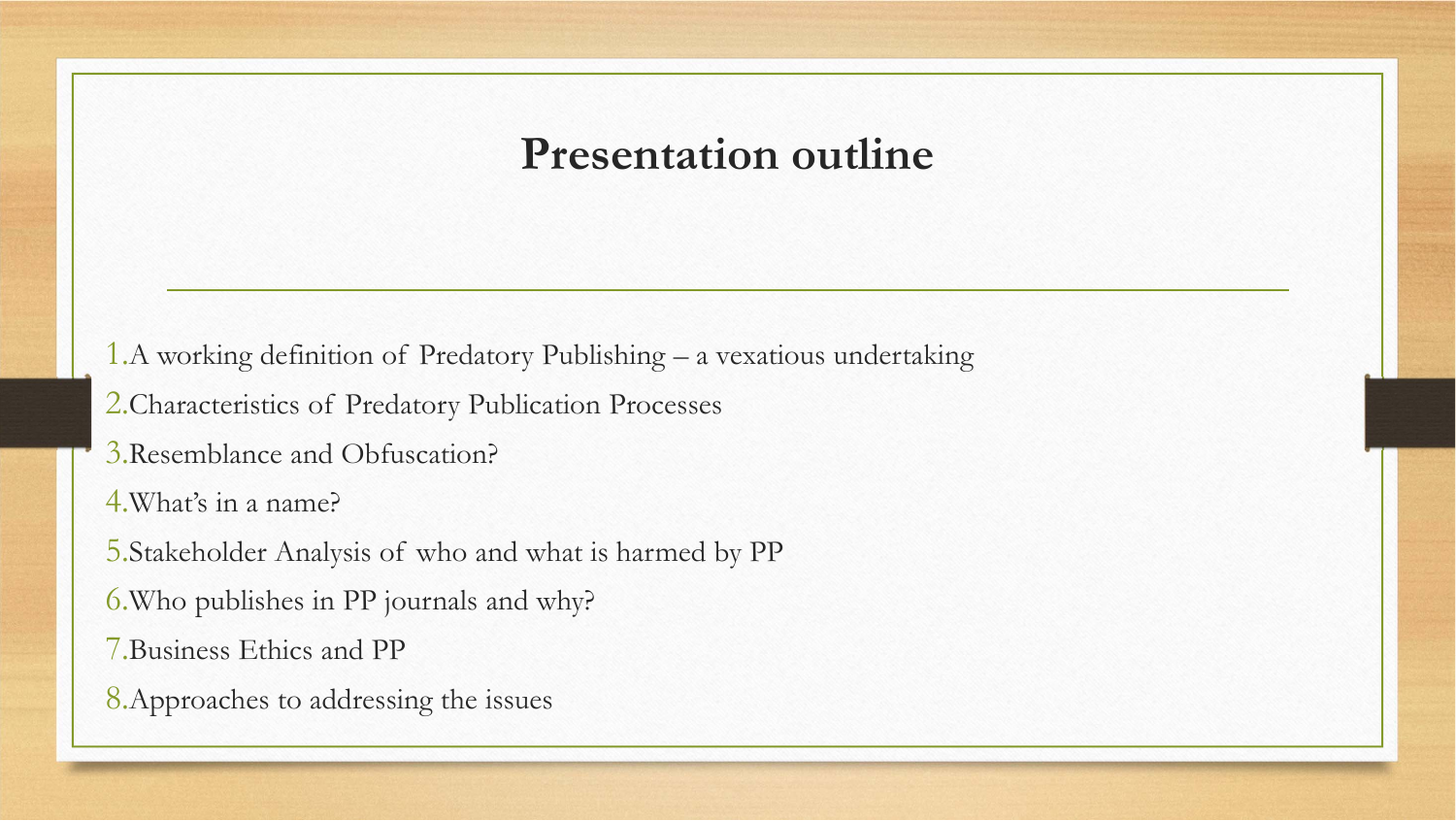## Definitions of PP: A vexatious undertaking

A necessary condition is one which has to be true for a definition.

i.e., A is considered necessary for B, if and only if, the falsity of A guarantees the falsity of B.

e.g., Being fraudulent is a necessary condition of PP.

A condition A is said to be sufficient for condition B, if and only if, the truth of A guarantees the truth of B.

And here is the rub. People disagree about sufficient conditions of PP

Sooo… A condition A is necessary but not sufficient for defining B and people have differing opinions about what is sufficient.

Further, some characteristics that some people include in their definitions inadvertently capture non-PP journals as well.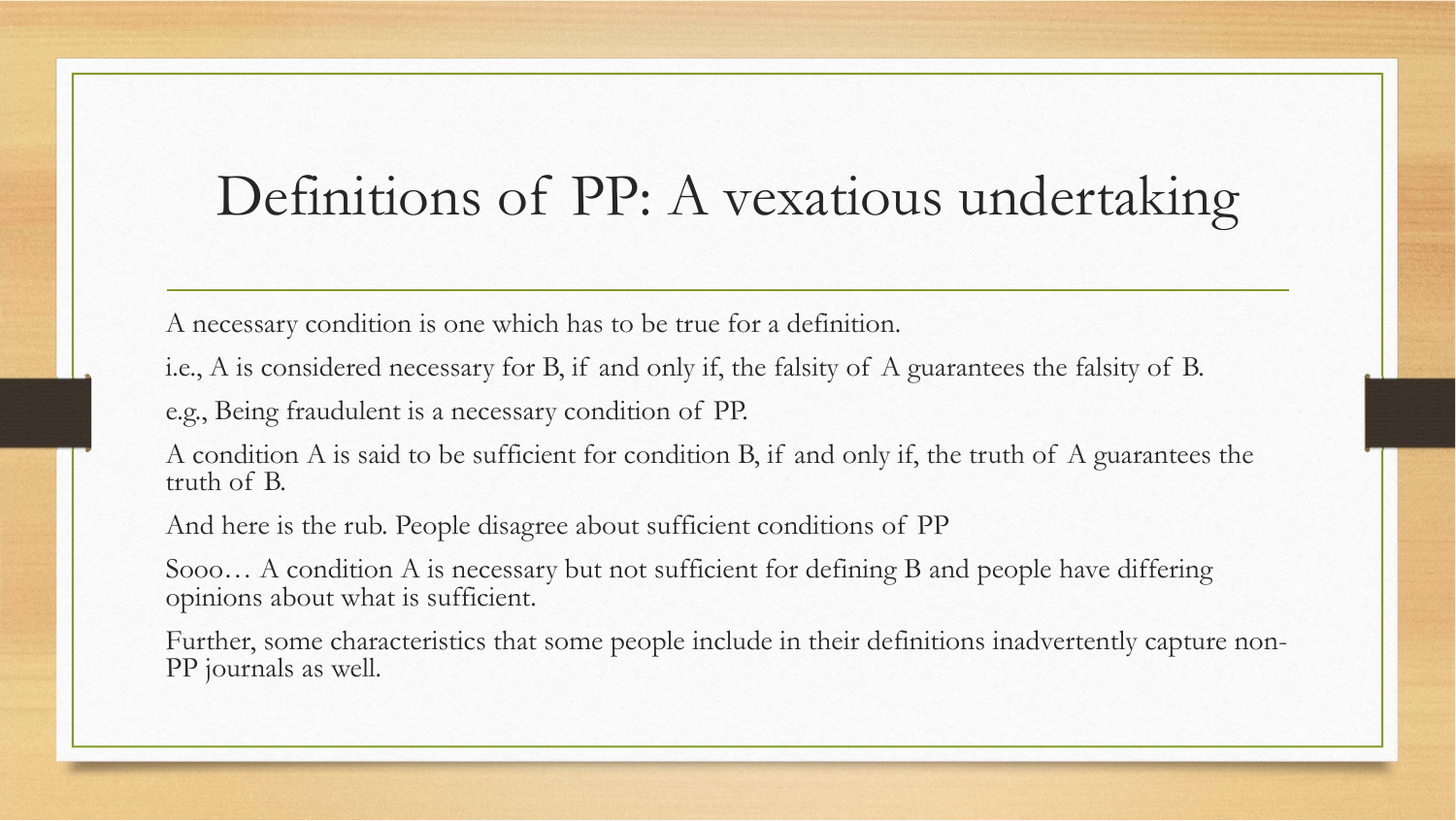False conclusion: If you can't come up with the necessary and sufficient conditions for defining PP, you are stuck, it is argued

### Guess what folks: It is definitely a recognizable duck Quack! Quack!

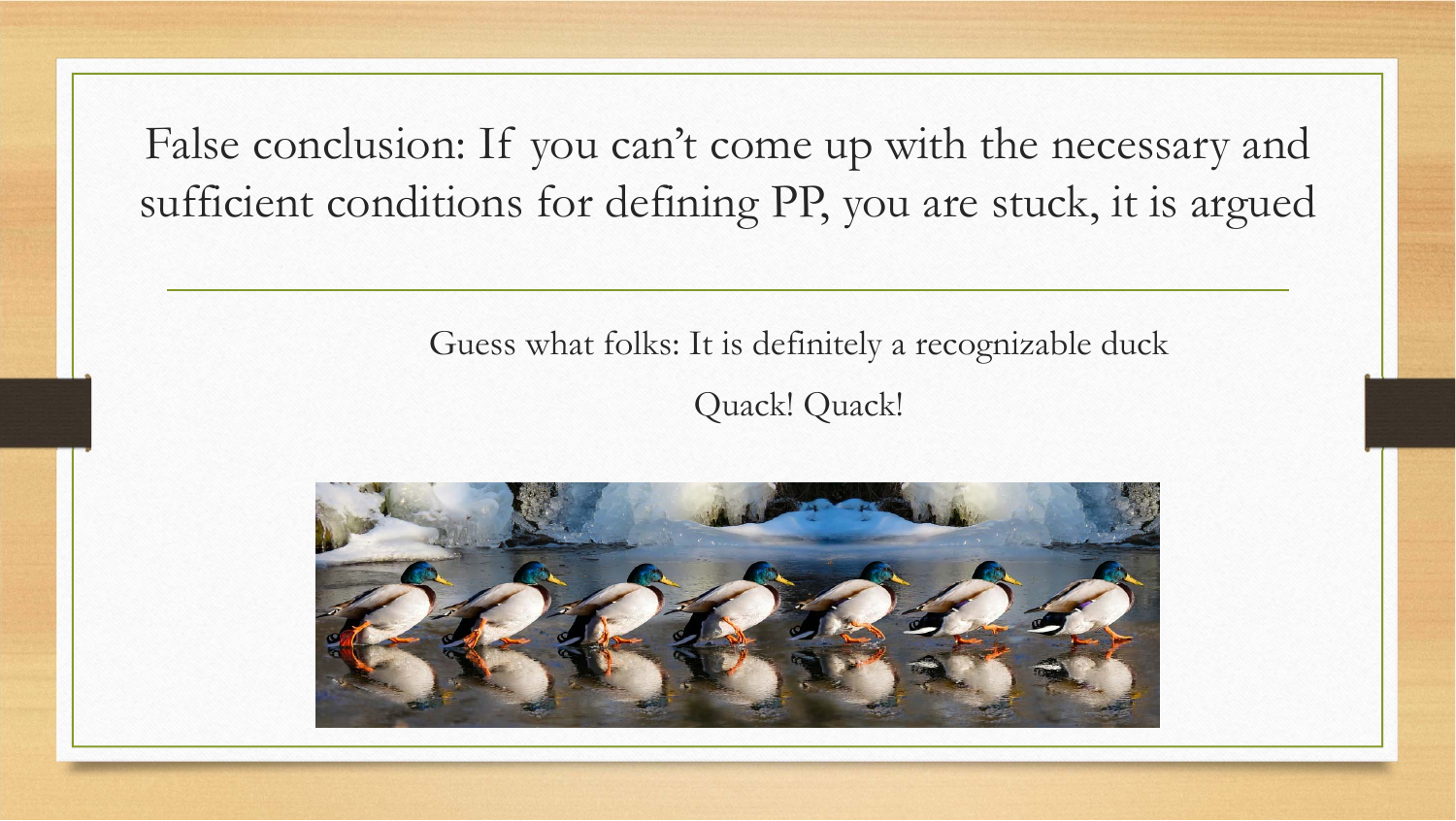## Characteristics of Predatory Publishing Processes

Cheating and Deception

1.PP cheat and deceive **some authors** (and indirectly funders and institutions) through charging publishing-related fees without providing expected or promised services.

2.PP deceive academics into serving on editorial boards when there is no legitimate role in oversight.

3.PP "appoint" editorial board members without their knowledge or permission.

4.In general, PP use no peer review.

5.PP impose mandatory publication fees as a condition of acceptance o<sup>f</sup> an article.

6.PP refuse to retract or withdraw or ignore any request to do so.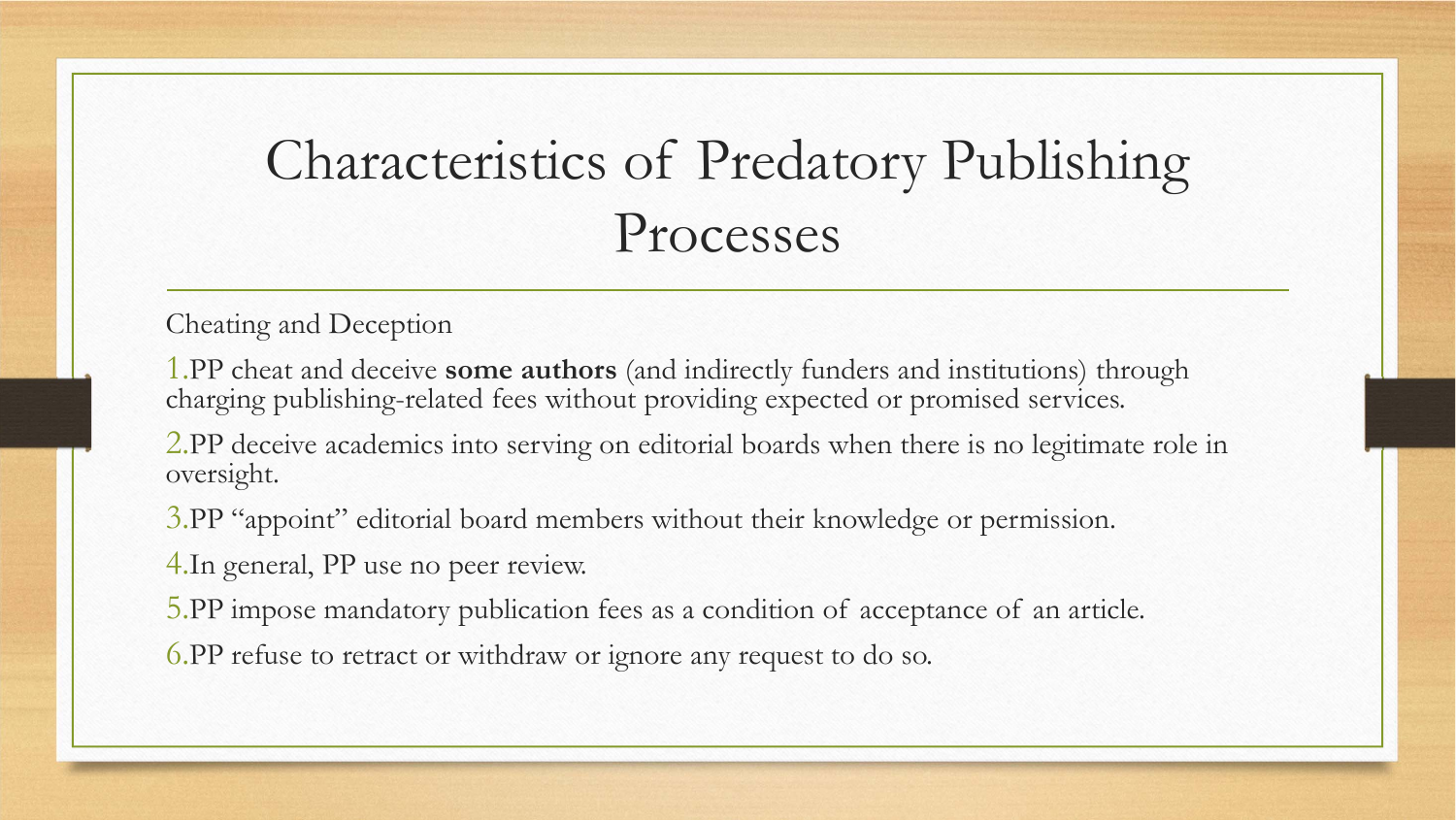Having said this, here goes – this is a work in progress. PP includes:

The systematic for profit promise and/or publication of a supposed academic product which presents itself as scholarly, legitimate, meritorious content (including in journals, monographs, books or conference proceedings) in a deceptive or fraudulent way – without any regard to quality assurance.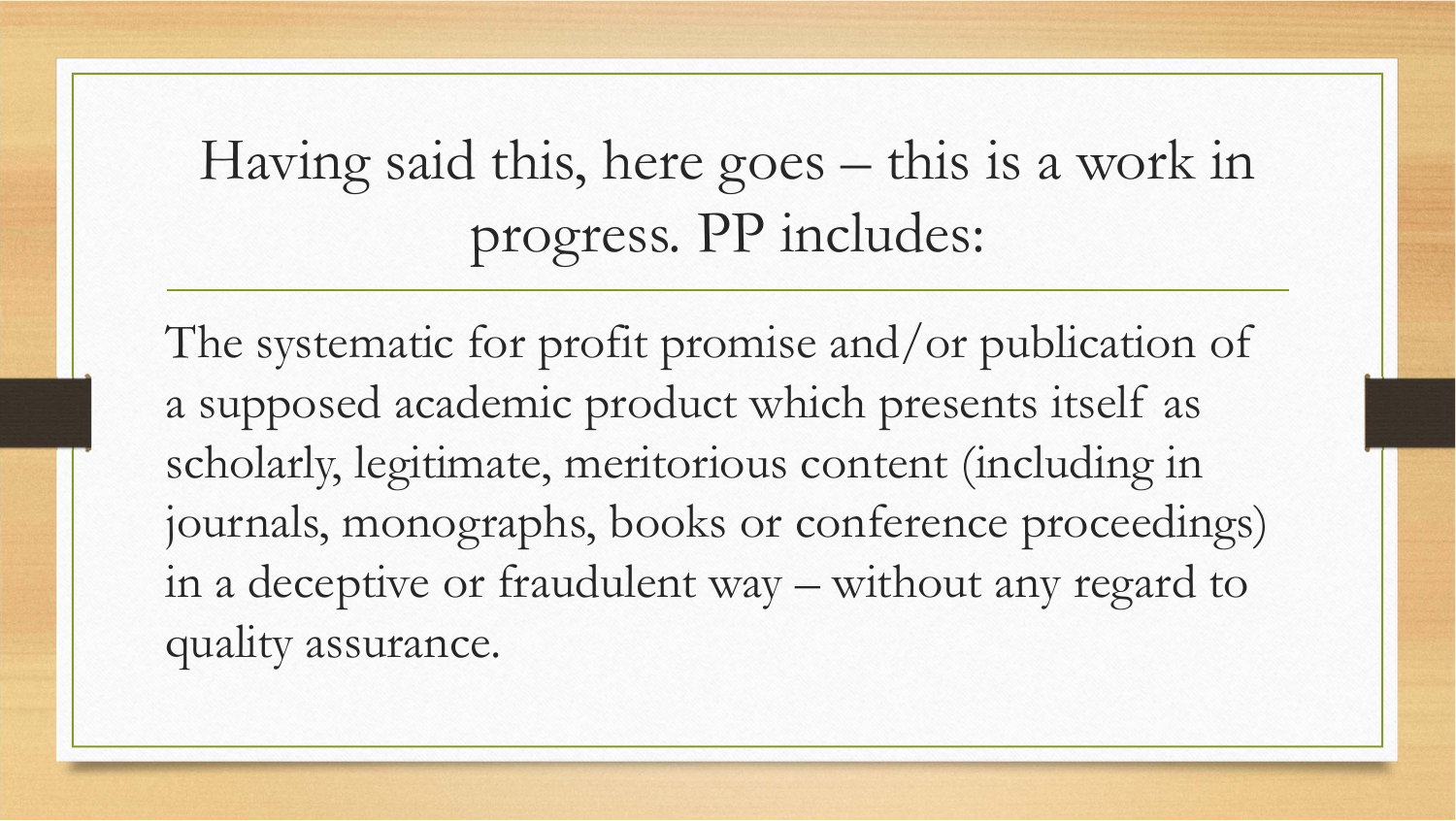## Other Characteristics of PP

- 1. Misleading reporting or lack of reporting (e.g., number of manuscripts accepted, rejected, withdrawn; list of peer reviewers).
- 2. Language issues, including poor grammar and low production quality.
- 3. Lack of ethical oversight, such as, declarations to do with ethics, particularly for animal and human studies.
- 4. Lack of declarations of conflicts of interest, study funding, and copyright and user licences
- 5. Lack of corrections or retractions.
- 6. Lack of qualified Editor-in-Chief (if any).
- 7. Fictious rejection rates, false impact factors, false claims of being indexed in legitimate indexes.
- 8. Falsely claiming membership in publication ethics organizations, including forgery and falsifying logos of such organizations.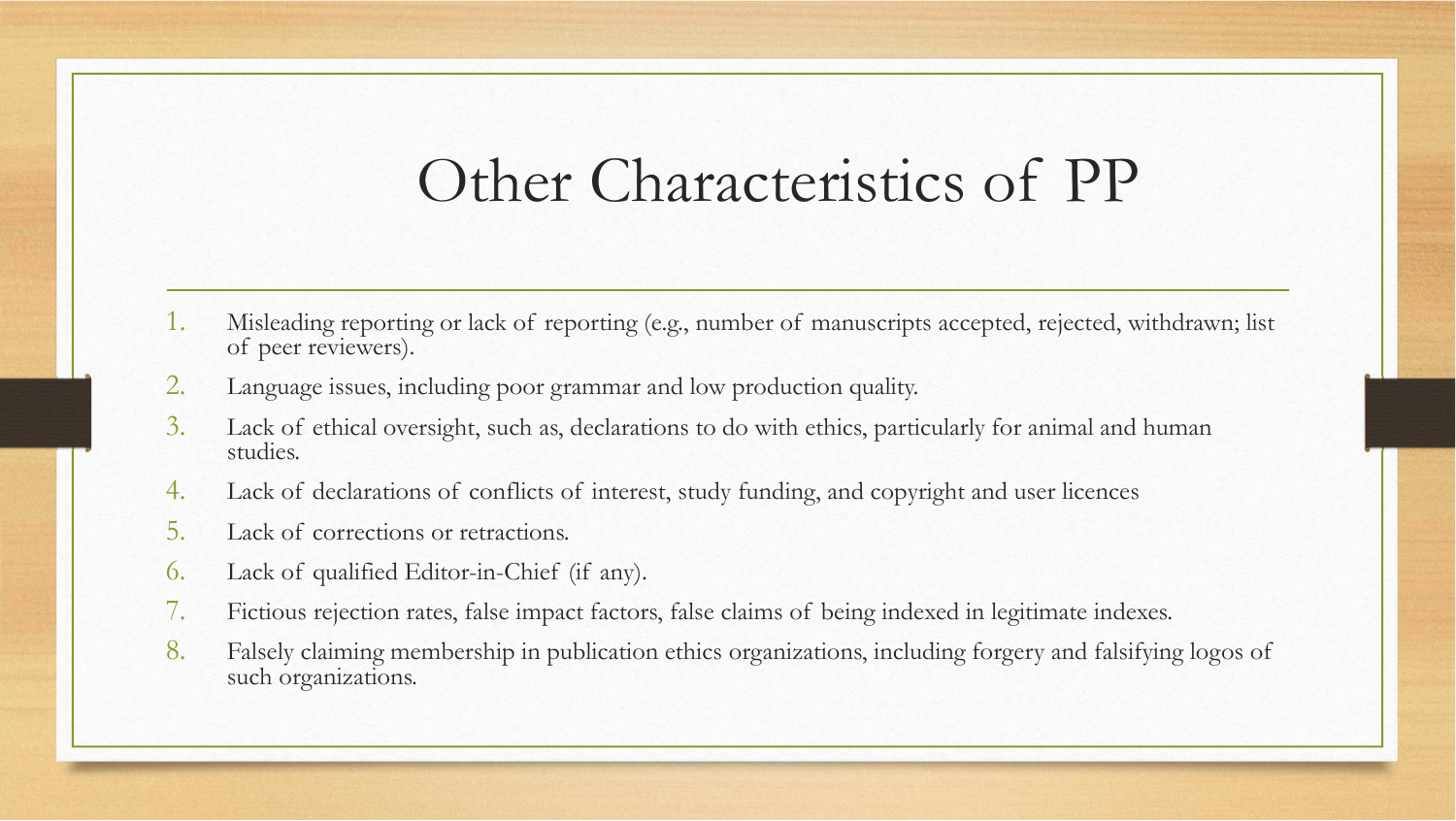### Resemblance - and Obfuscation

PP clearly try to hide the true nature of their journals by mimicry of legitimate publishers.

They do so by:

1.Stealing the title of a known, credible journal or creating a similar title to a known, credible journal

2.Stealing the name of a print only journal

3.Copying the name, website and fee structure of a journal but with a slightly different URL (i.e., journal hijacking)

4.Creating a website as a submission platform for multiple hijacked journals

5.Forging a logo of legitimate organizations on website falsely claiming membership (e.g., COPE)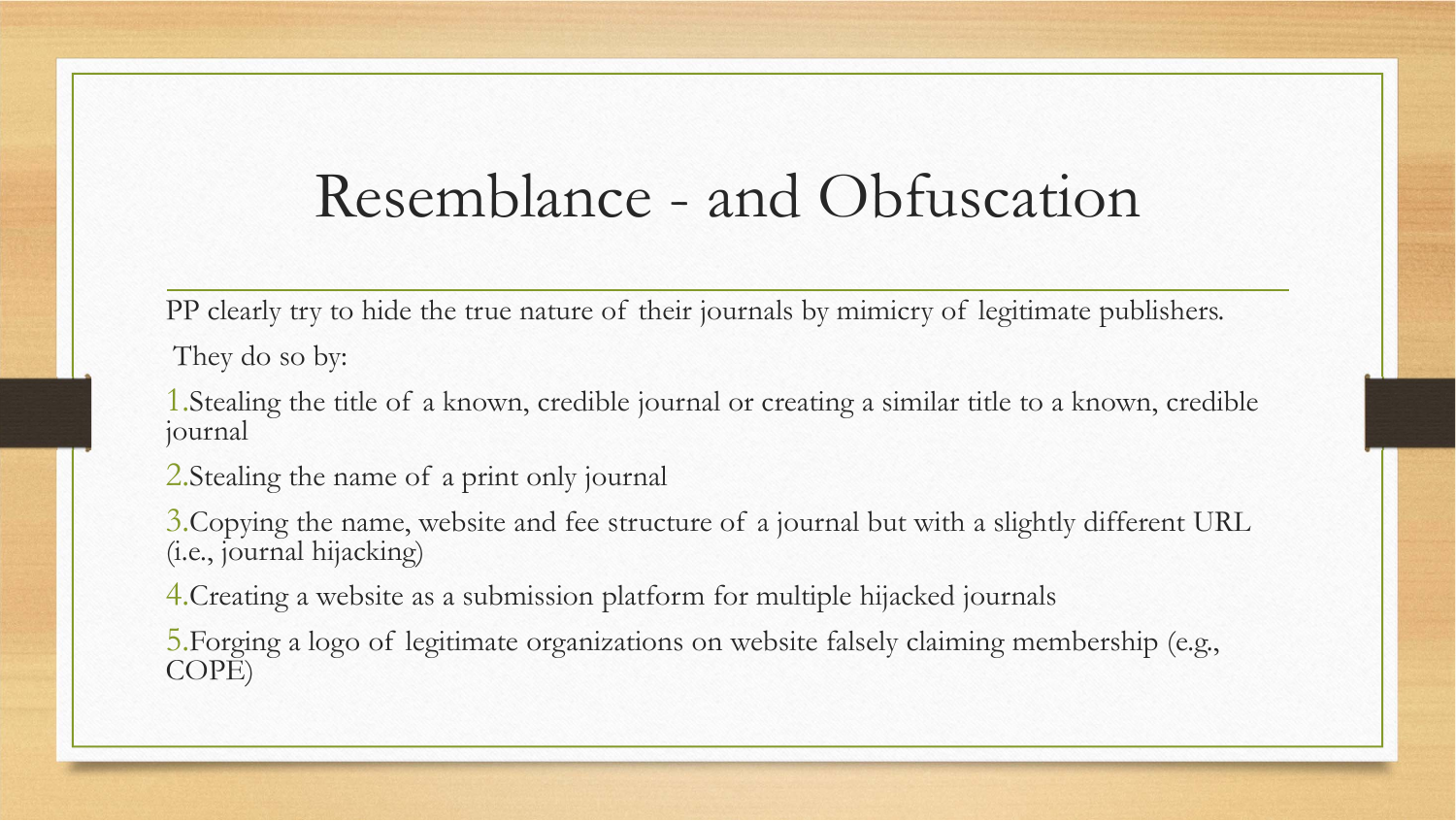## Obfuscation

- $\bullet$  This one is obvious. The purpose of the features of resemblance is to create a sham.
- It is intended to confuse, confound, dissemble.
- The purveyors of these fake journals are flim flam men. These are confidence scams to confuse the innocent.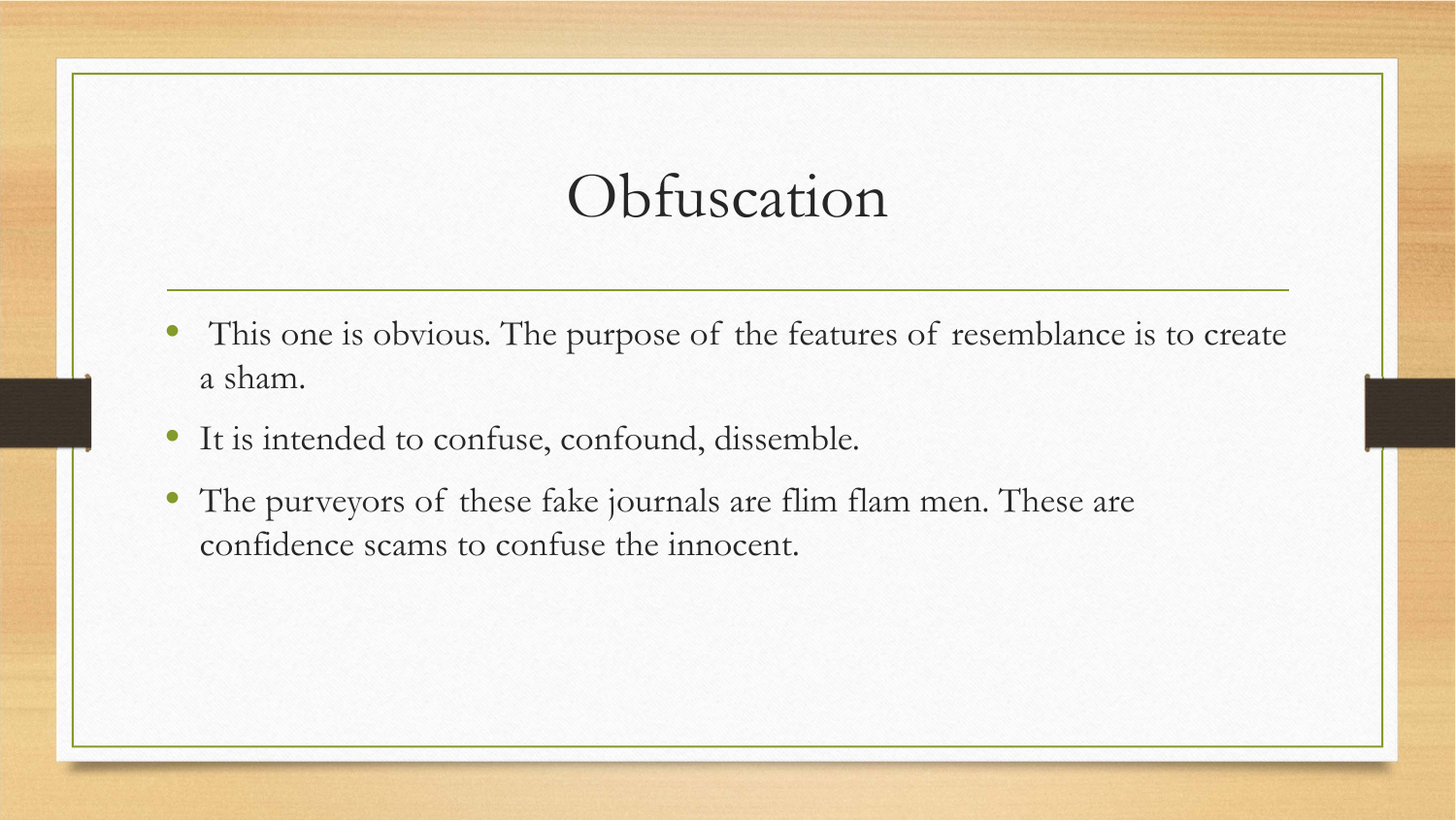## Recruitment Strategies

- $\bullet$  As many authors have noted (e.g., Carroll, 2016) one hallmark of recruitment of PP is massive 'cold calling' invitations to publish in the journal via email
- These invitations frequently include invitations to join the editorial board
- • Eriksson and Helgesson (2017) also note that many of these invitations are out of scope with the invitees' expertise as there is a "familiar piracy practice of spamming researchers' email boxes with offers to submit papers in areas they know little or nothing about…"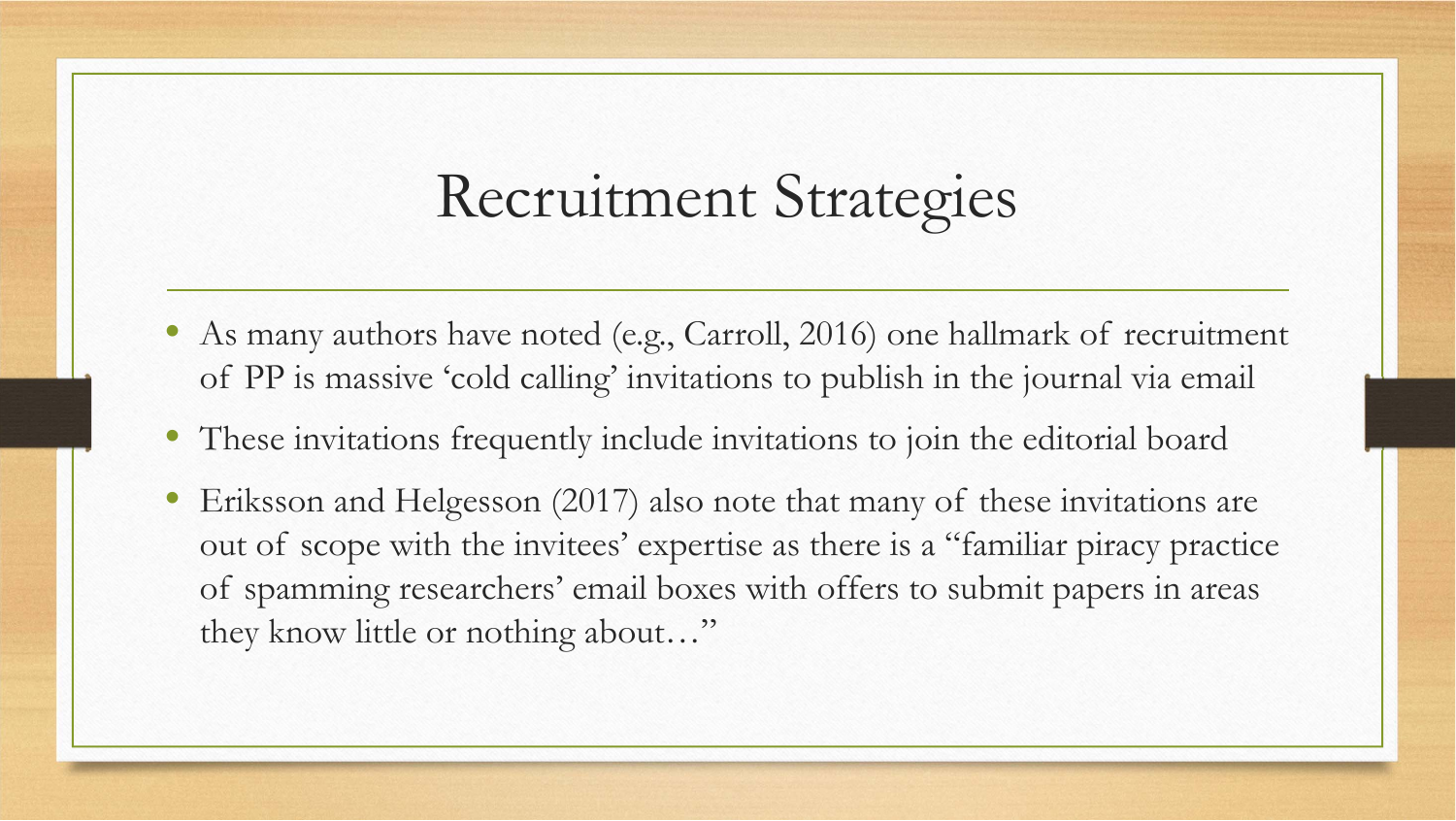## What's in a name? Arguments against the term PP

There has been a lot of commentary criticizing the topic 'predatory publishing' as a misnomer

#### ARGUMENTS AGAINST THE TERM

1.It is not descriptive or instructive of what it is supposedly describing (some suggest 'fake', 'rogue', 'questionable', parasitic, deceptive, etc.)

2.Predatory suggests victims, powerless people who are acted upon without their full knowledge while a number of studies have shown that some scholars knowingly publish in PP journals

3.Calling the issue PP obviates or mitigates personal responsibility in choosing where one publishes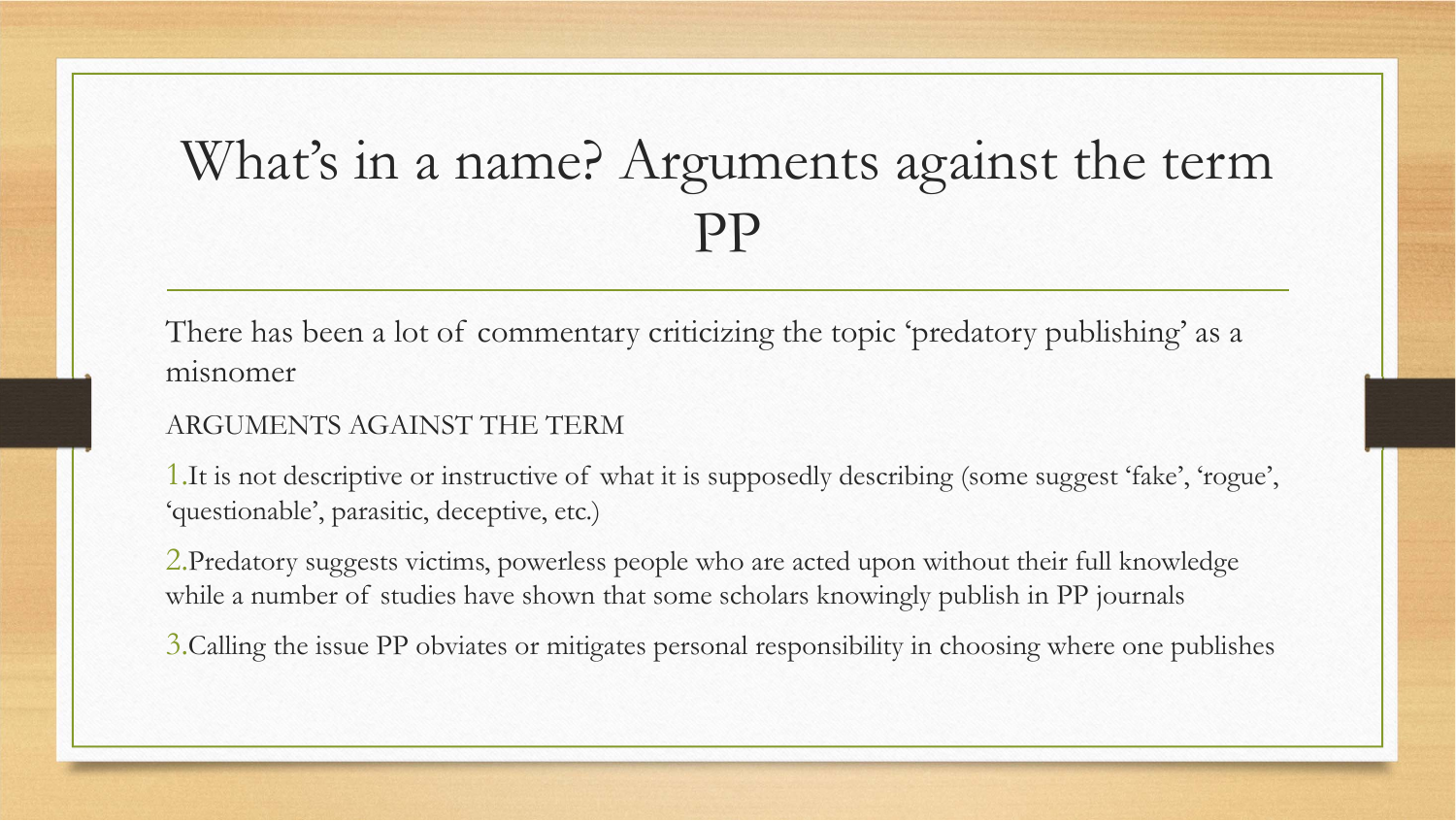### What's in a name? Arguments for the term PP

- $\bullet$  Since Jeffrey Beall coined the term, it has become accepted and used by many
- If we are all familiar with the term, why change it?
- • Some people actually are victims who unknowingly submit their research, so it is an appropriate term for them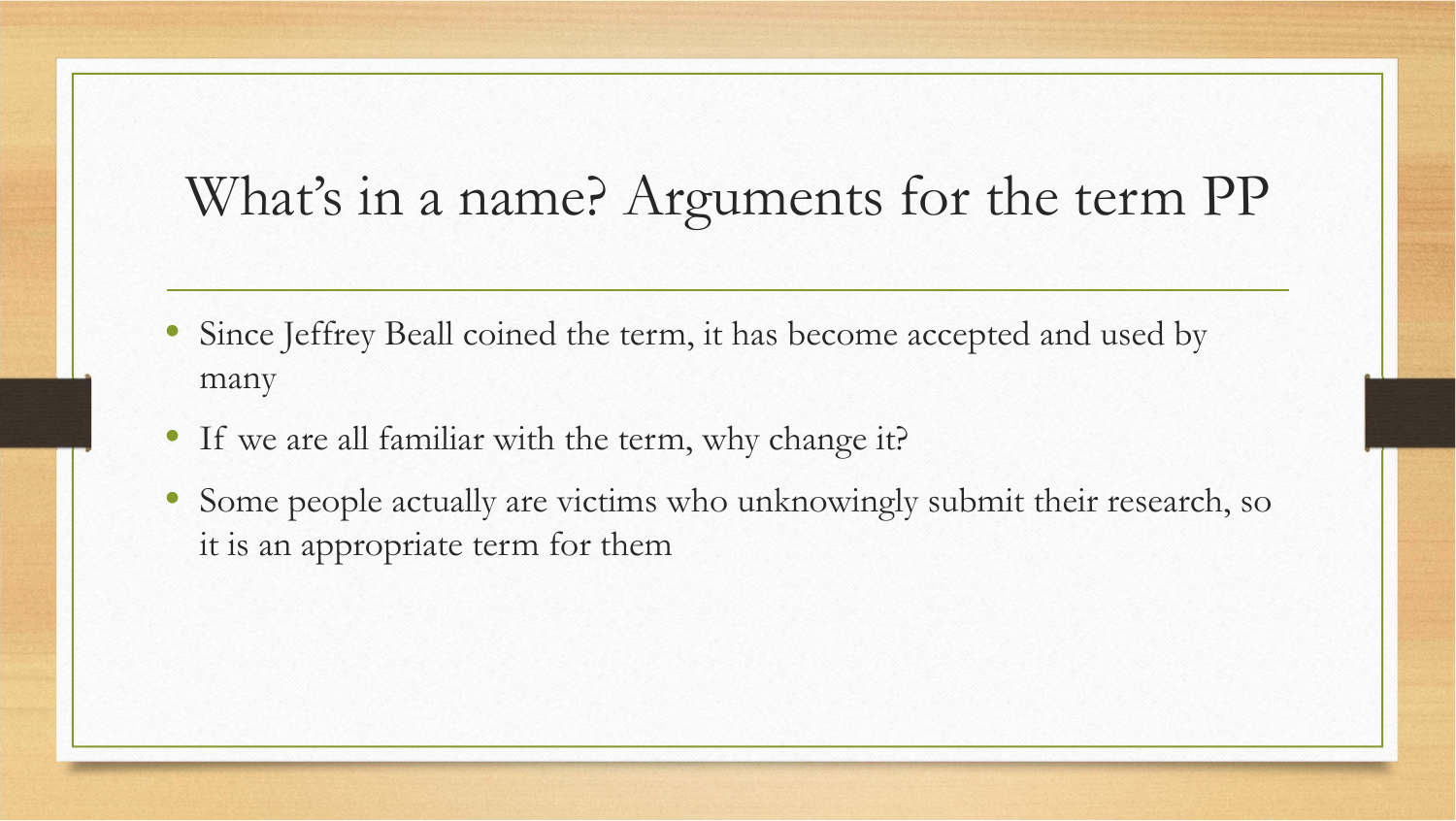# COPE position on naming the issue

Thus far, COPE is in the process of developing a discussion paper on PP. In the latest draft of that paper, COPE is currently undecided about the appropriate label of all that is a part of this set of practices.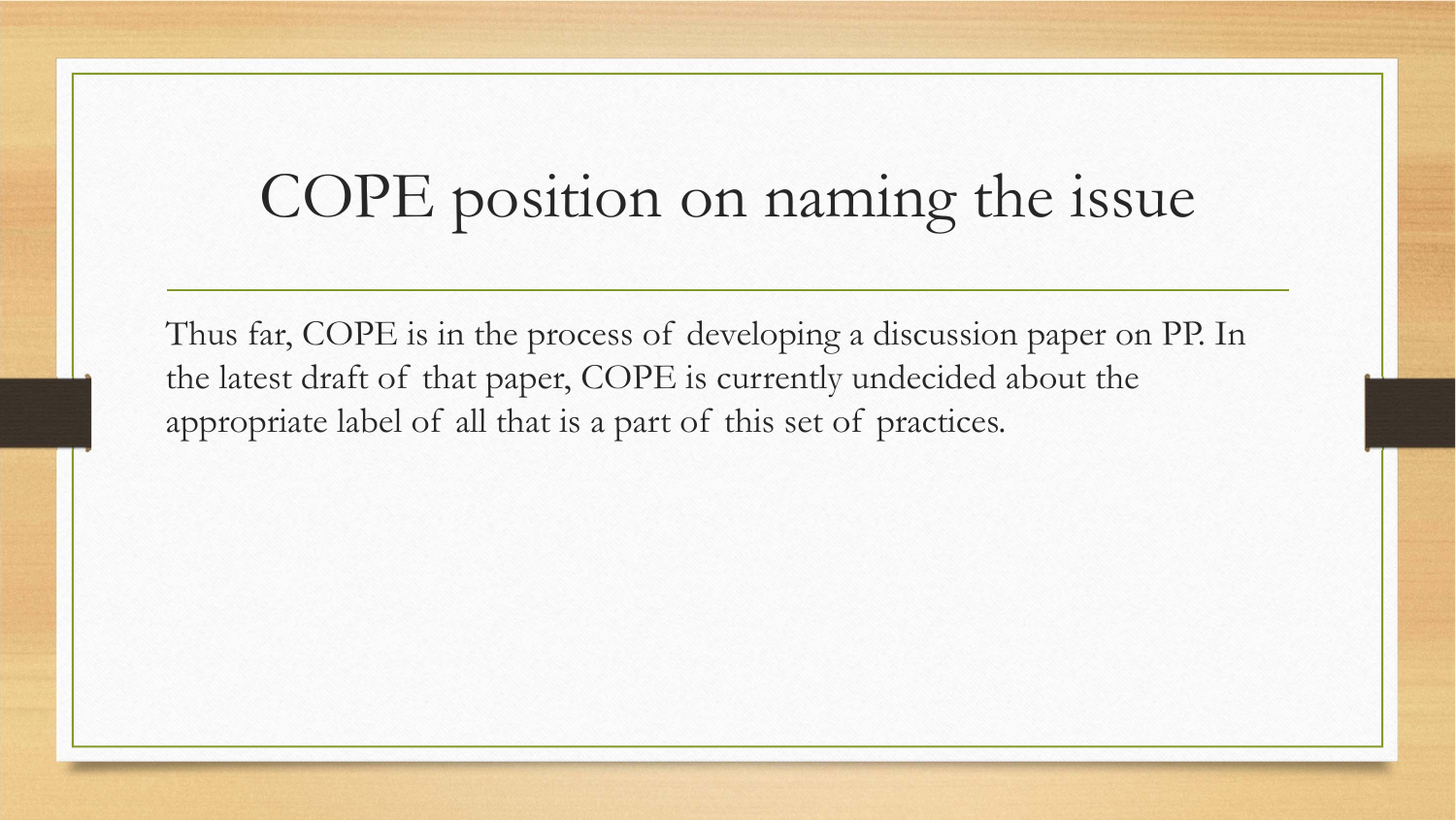## Stakeholder Identification

If we look at PP through a stakeholder lens, the following issues emerge:

#### **1.The innocent author who is duped**

- •Pays for service without receiving any of the basic services of academic publishing including constructive feedback through peer review
- •May lose status when peers discover that author has published in a PP journal which may have a negative impact on job renewal, tenure and promotion
- •May lead to investigation by university employer for unethical publication
- •Damage may be long term as PP do not retract or withdraw articles that are accepted.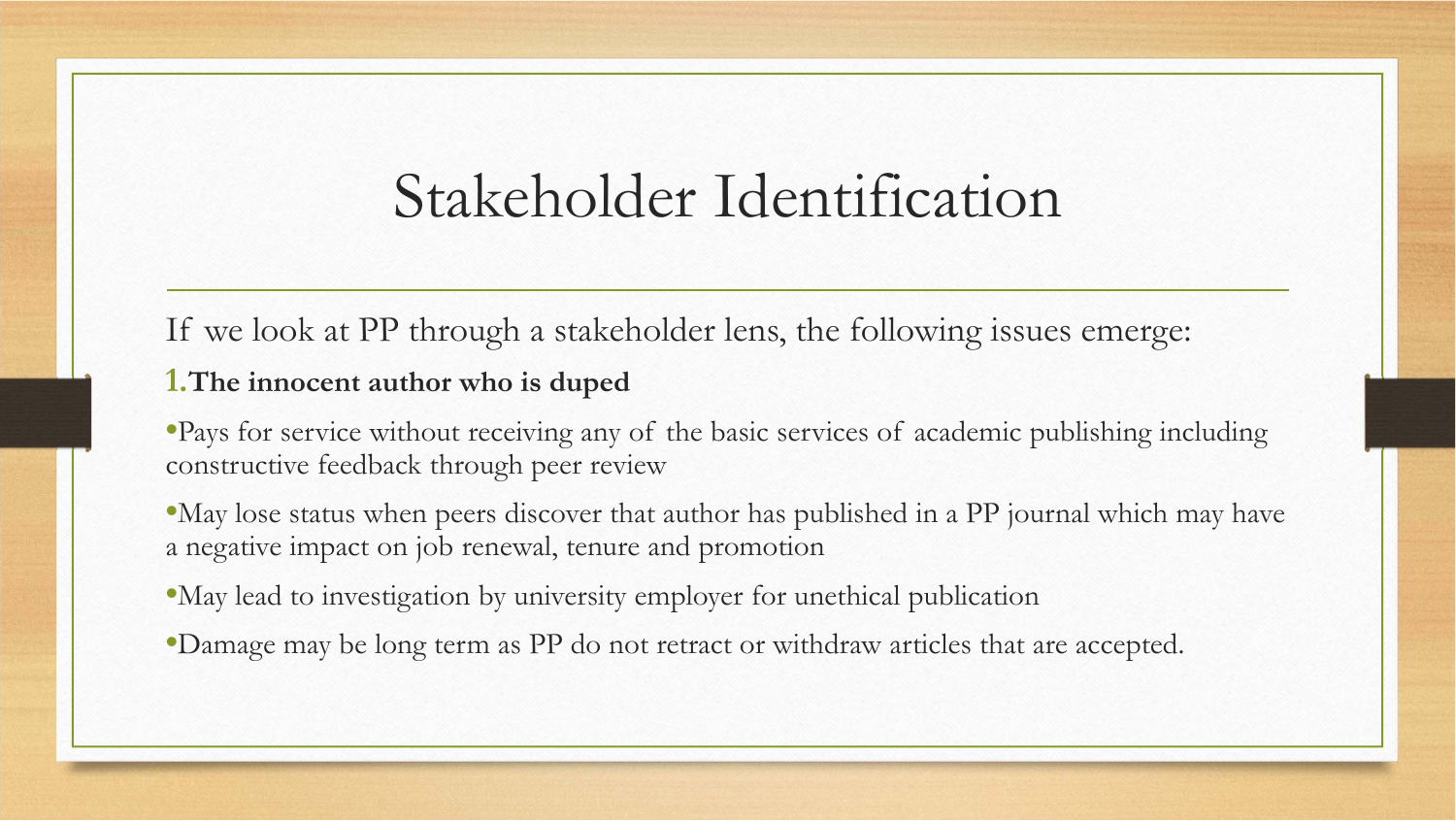### 2. **Legitimate Open Access Journals**

- • Confusion with PP open access may tarnish the reputation of reputable peer-reviewed open access journals.
- • **3. Legitimate Journals which are not top ranked or may not entirely follow best practice journals may also be confused with PP**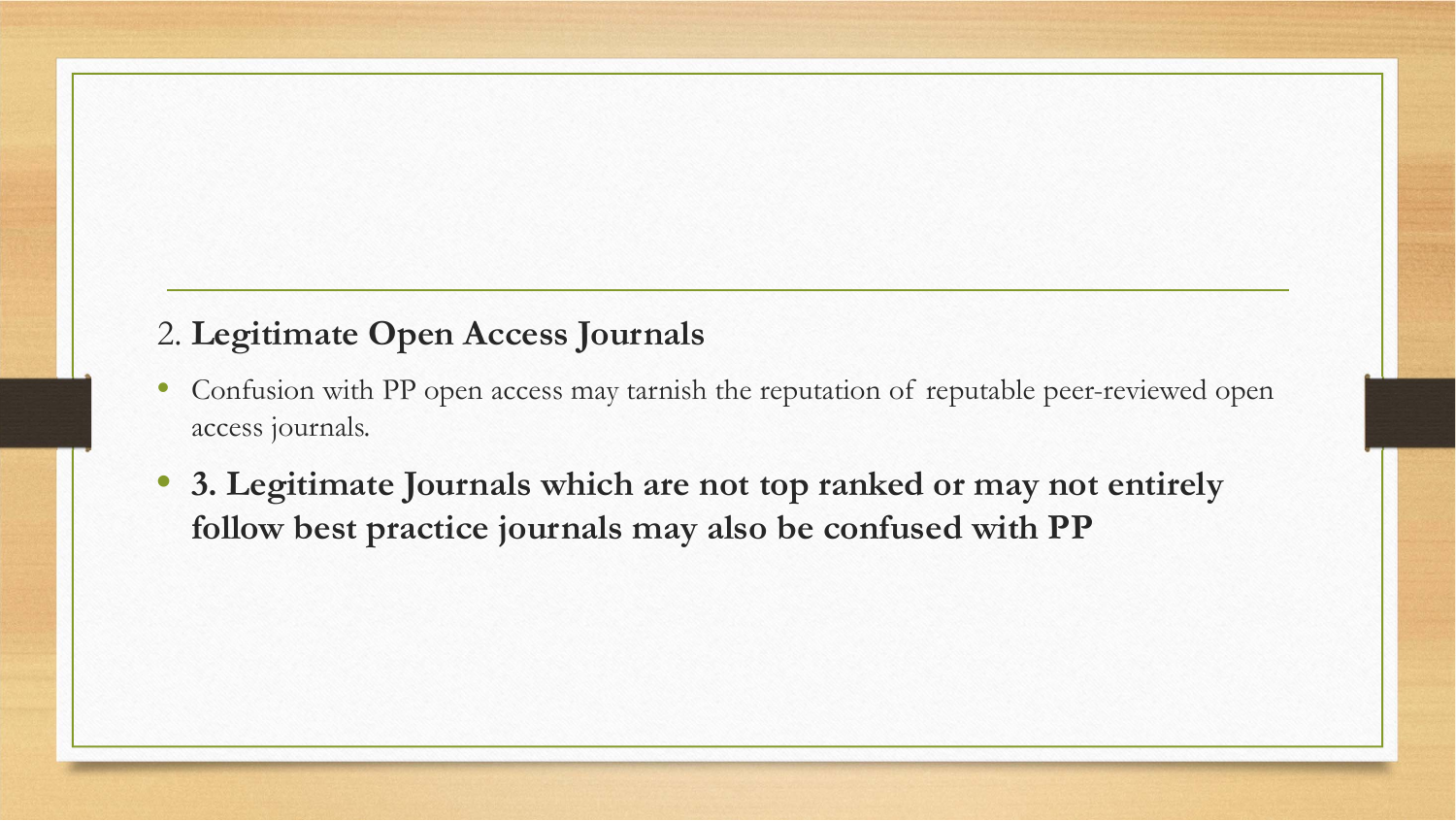#### **4. Research and its funding sources**

• Publication in a PP journal wastes resources, such as, university infrastructure and administrative support as well as research funding.

•Assuming the research was legitimate and carried out with research integrity, the findings of the funded research will be lost as authors cannot re-publish their articles in legitimate journals and PP journal articles will not be cited in citation indexes or be readily available to the research community.

•If the articles are published without peer review in PP journals, it is not clear whether the research would have been published in a peer-reviewed journal and would have become part of the scholarly record

•Conversely, if the research is shoddy and does get published by a PP journal, it may be cited and consequently will pollute the scholarly record

•If a scandal arises from the publication of funded research in a PP journal (such as journalistic exposes of the status of the journal in which the funded research is published) the scandal may tarnish and call into question the legitimacy and value of publicly funded research.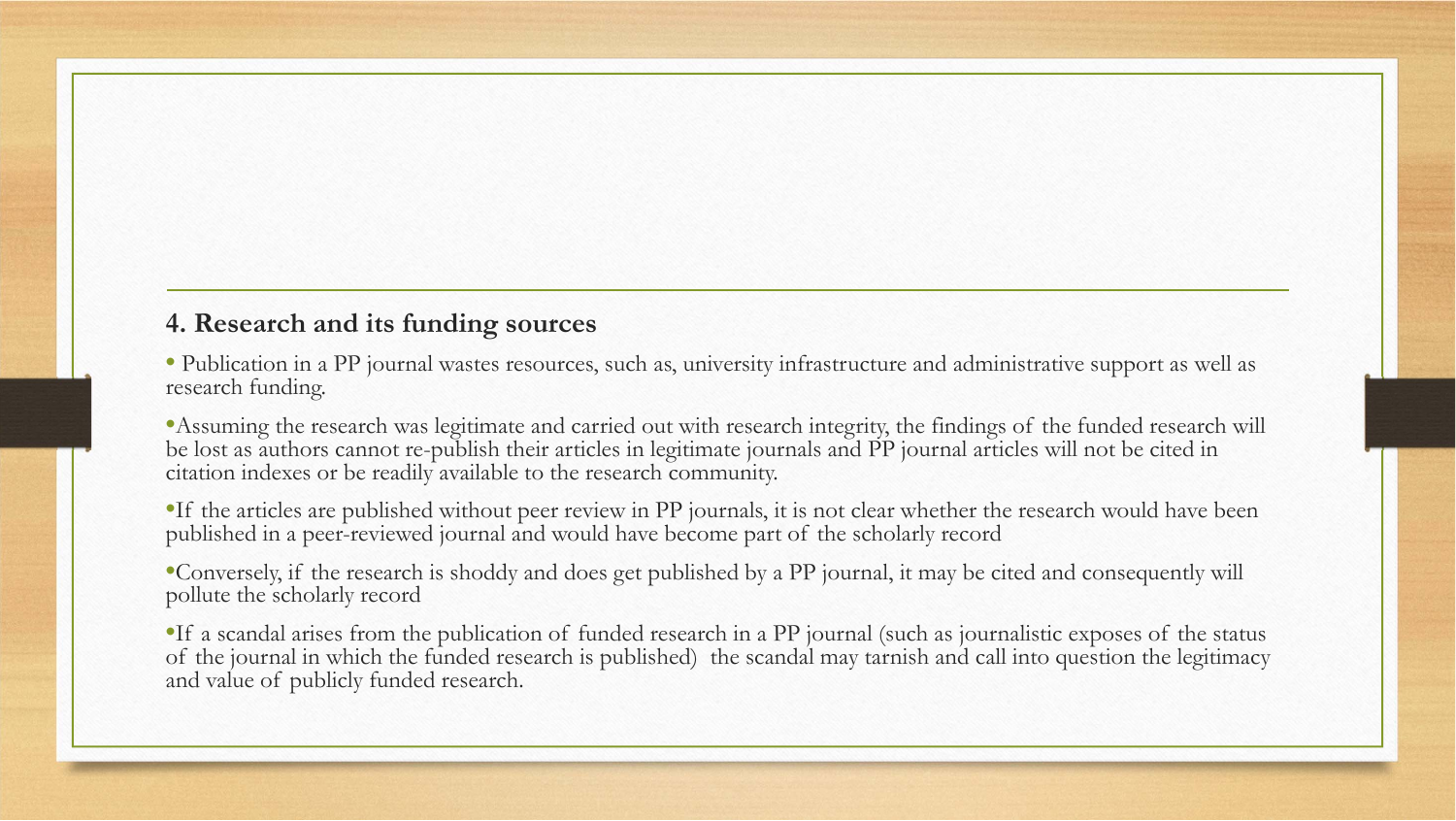### **6. Universities and their role in knowledge creation**

•As a corollary, the wider community may start to challenge the legitimacy of public funding for research and public funding of universities.

#### **7. Citizens who contribute to the funding of research and of universities through taxation and donations**

•Finally, ordinary citizens lose from PP tricksters for all of the reasons previously stated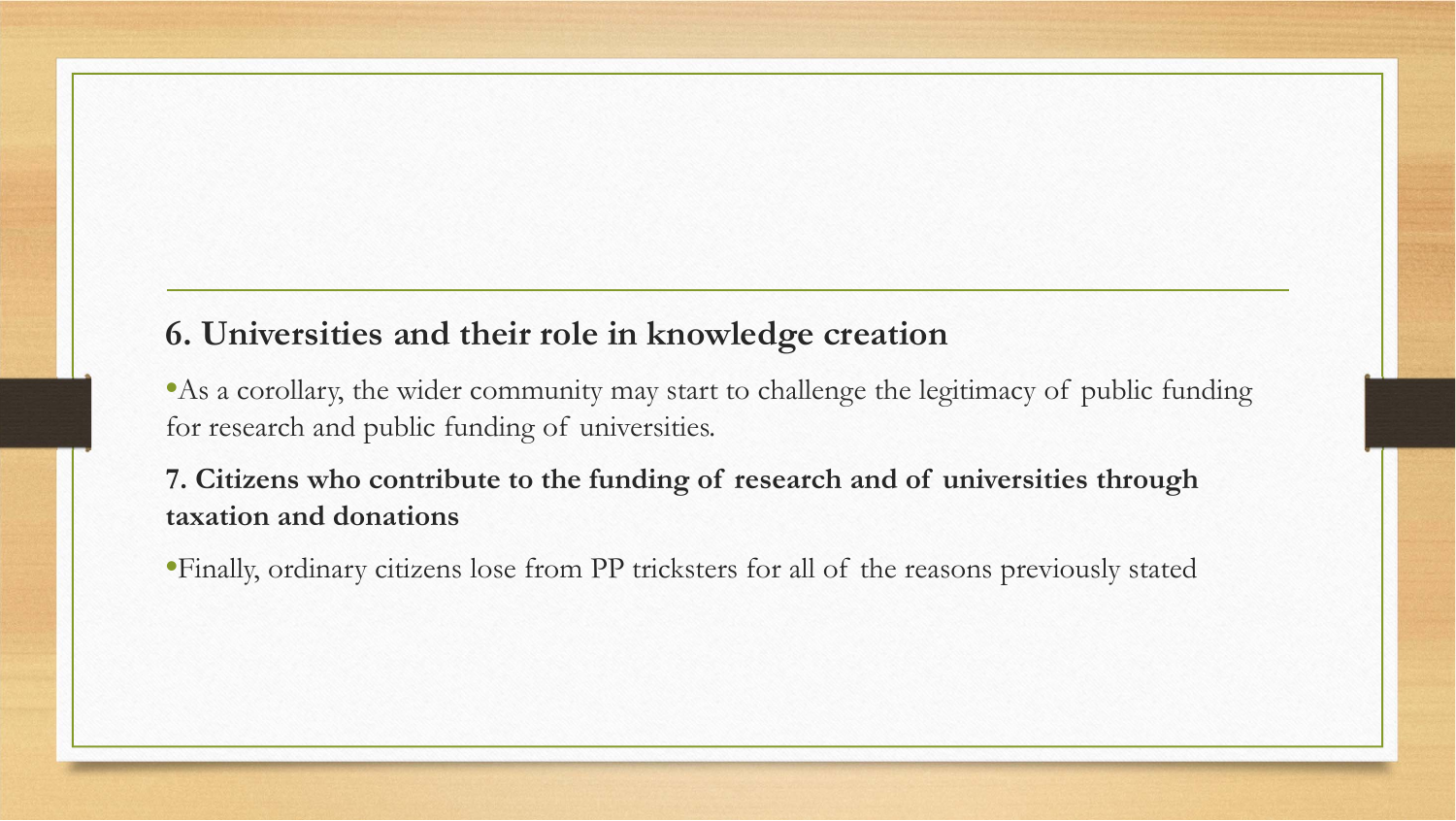### **Who publishes in PP journals and why? (Two populations and one hypothetical answer for why)**

- 1. Some research confirms that the majority of authors come from countries in Asia and Africa (Shen and Bjork, 2015)
- 2. Increased pressure on world rankings of universities has increased the requirement that scholars publish significantly more which motivates the desire to seek the rapid publication which PP journals promise
- 3. (Curry and Lillis, 2018) suggest that the dominance of English as the lingua franca of scholarly publishing and citation indexes discriminates against researchers for whom English is a second language
- 4. Other researches from North America and Europe also knowingly publish in PP journals (Offord, 2018) including evidence from research with over 5000 German authors.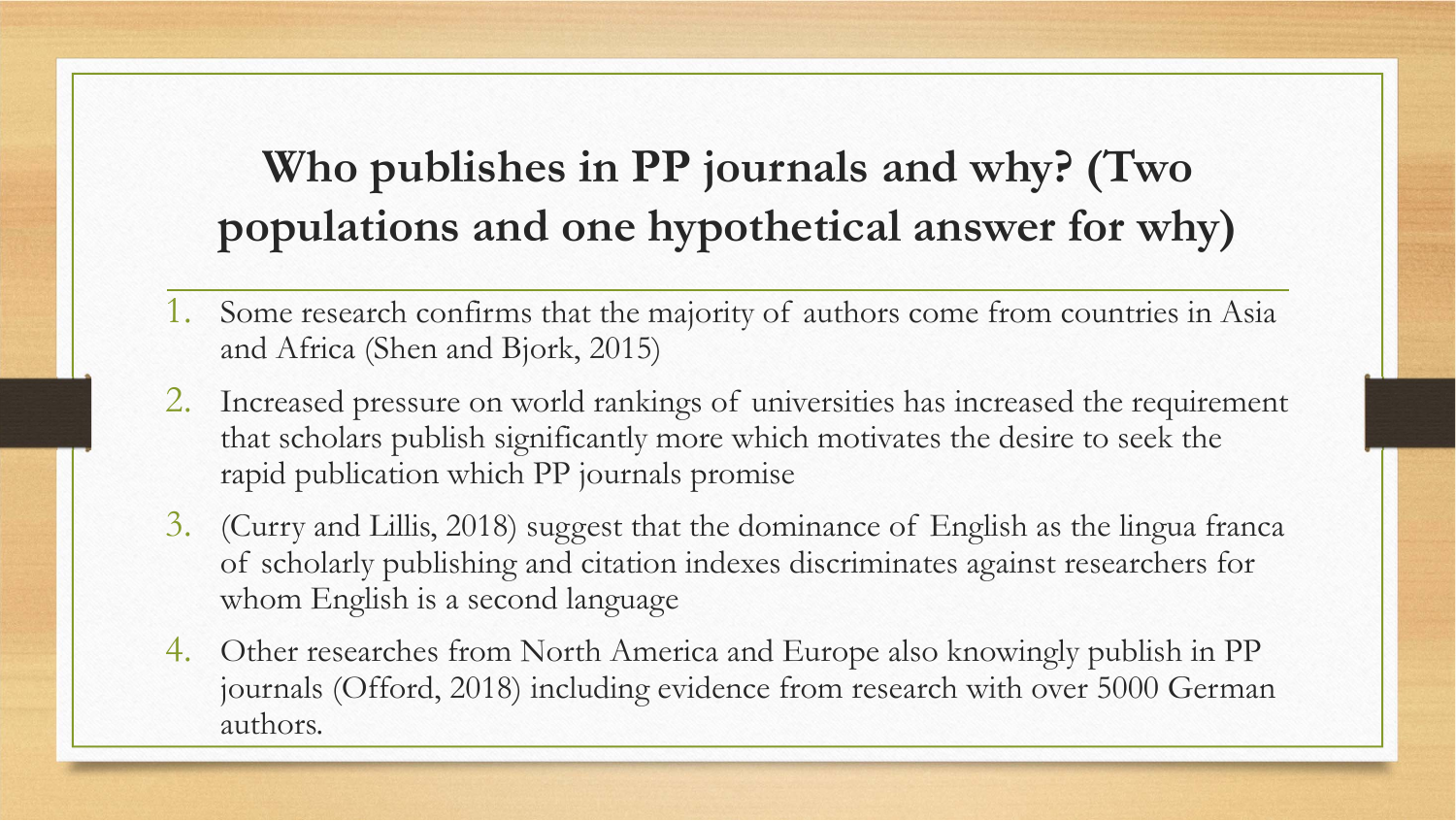### A Business Ethics Case: Moral and Legal Responses

- In many ways, PP is just another example of a violation of business ethics
- • Business ethics violations occur when for profit businesses violate either laws and/or laws and ethical norms for the sole purpose of increasing profits
- $\bullet$  At their worst, business ethics violations involve harming human beings (including financial and/or physical harm including death), animals and the environment. In the Enron example, all of these impacts on various constituencies were involved, including the loss of all long term retirement benefits from some investors
- •As such, PP fits well into the roster of serious violations of business ethics.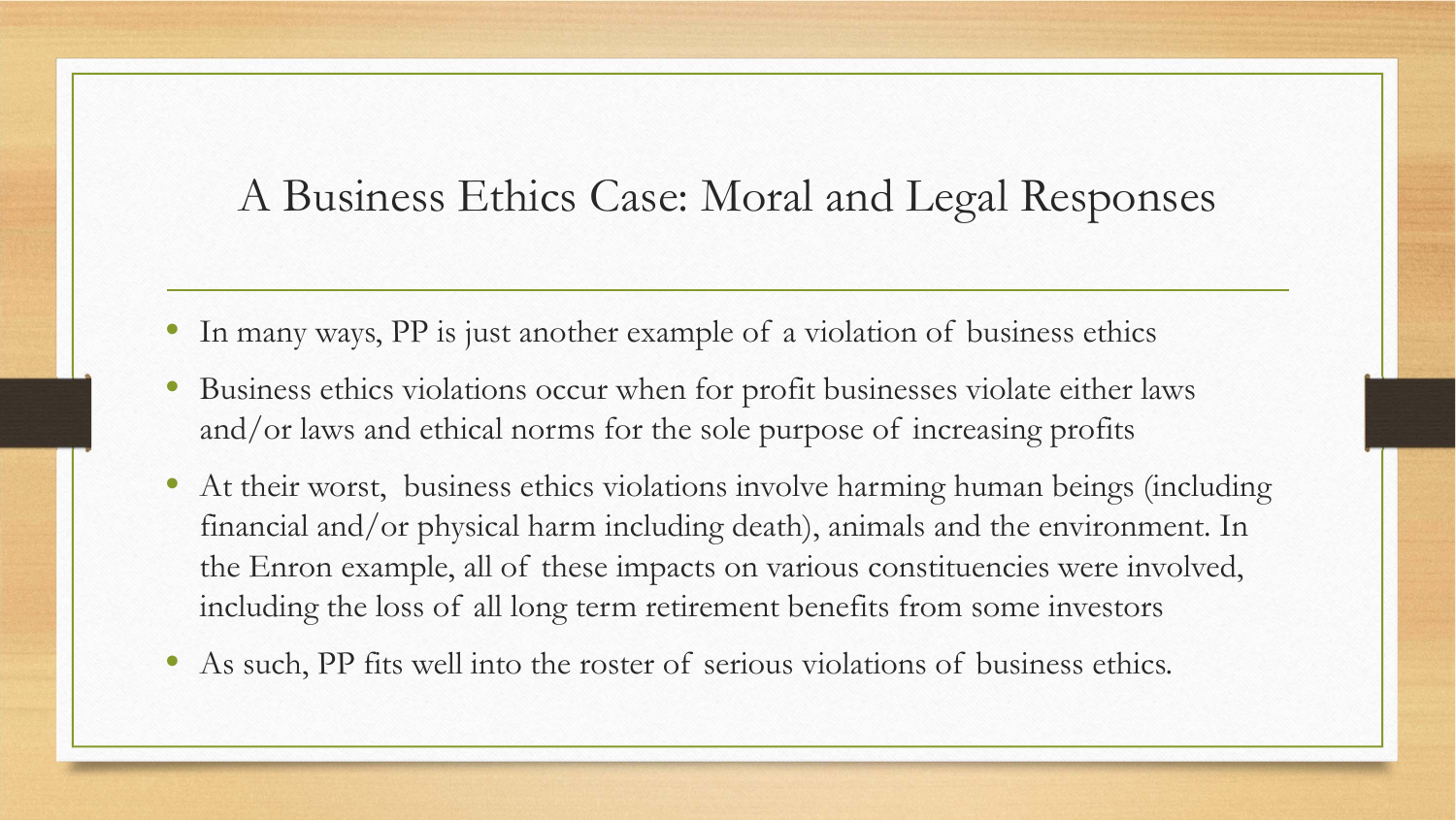# Two approaches to the problem

**Responses to PP are of two types or kinds.**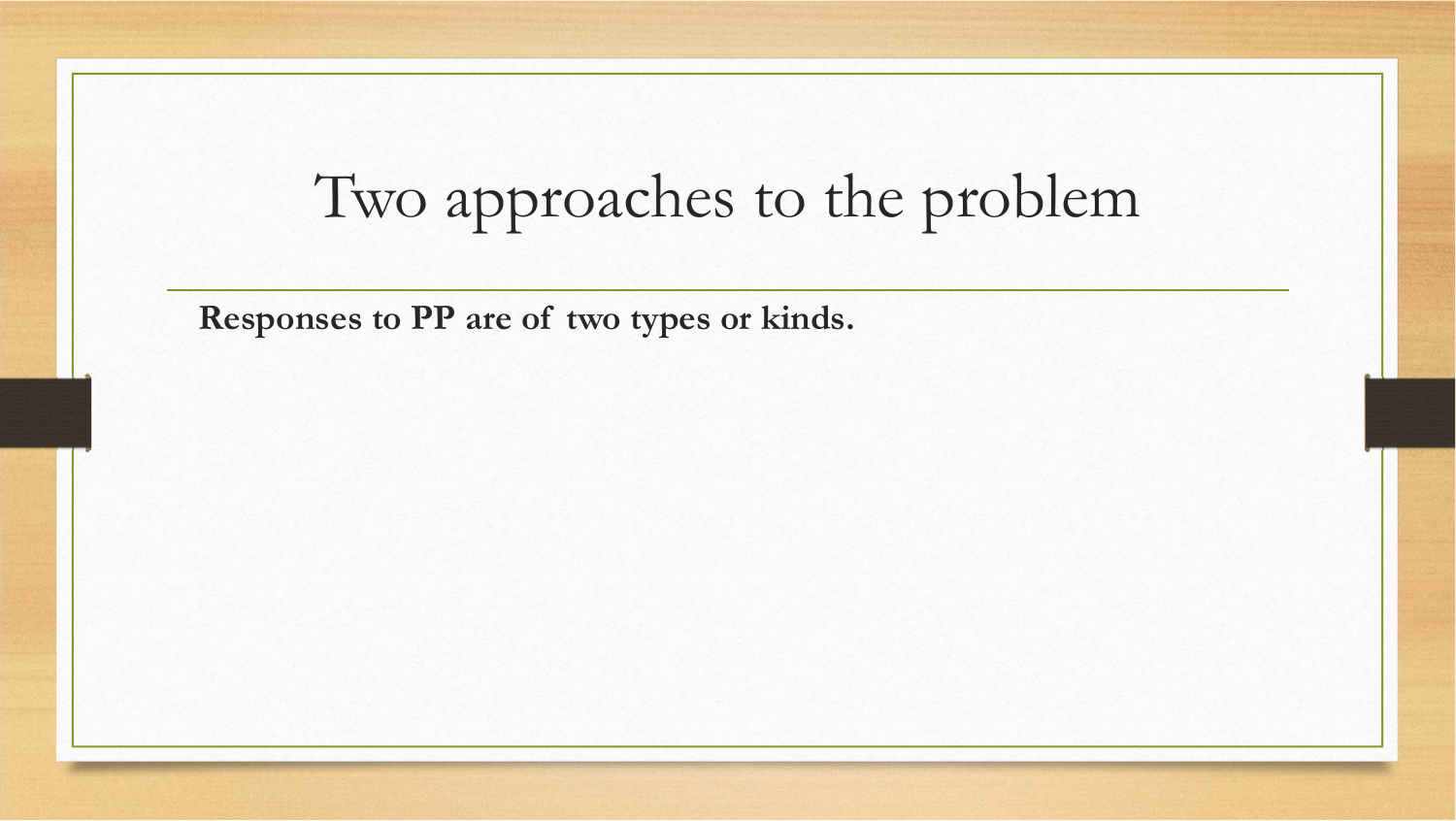### Caveat Emptor

Caveat emptor (buyer beware) approaches to PP, is primarily the use of education as a mechanism to inform the uninformed author to the phenomenon of PP and its features.

1.A clear example of this is found in the material produced and distributed by 'Think, check, submit'.

2.Other empirical work provides data on the nature of PP, including information about the owners and promoters of PP.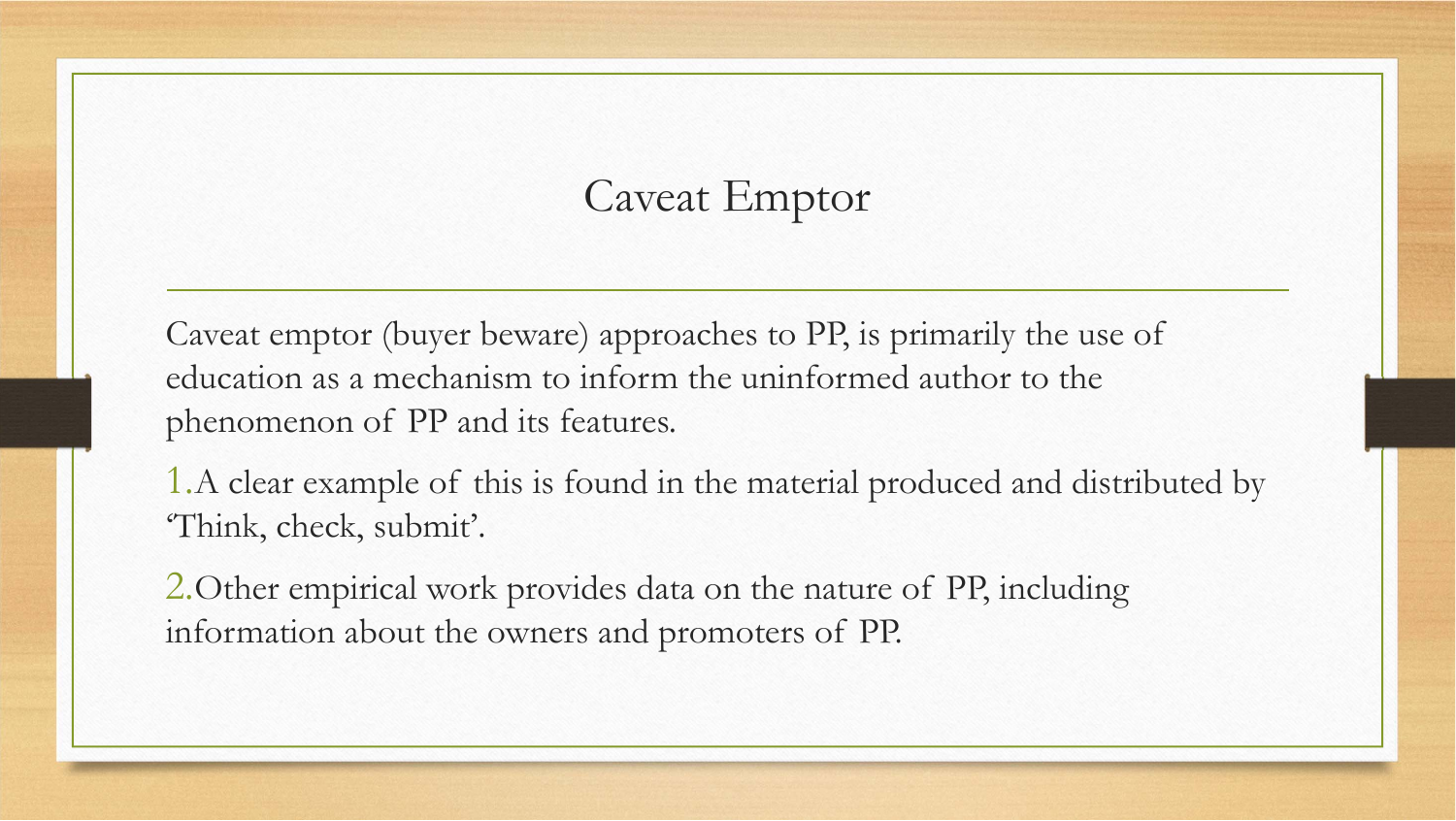### Addressing and pursuing PP as businesses committing criminal acts

Clear example of this approach – Recently, (2019) the Federal Trade Commission in the United States won a court case against PP, OMICS and their companies. The court imposed a \$50.1 million fine on OMICS.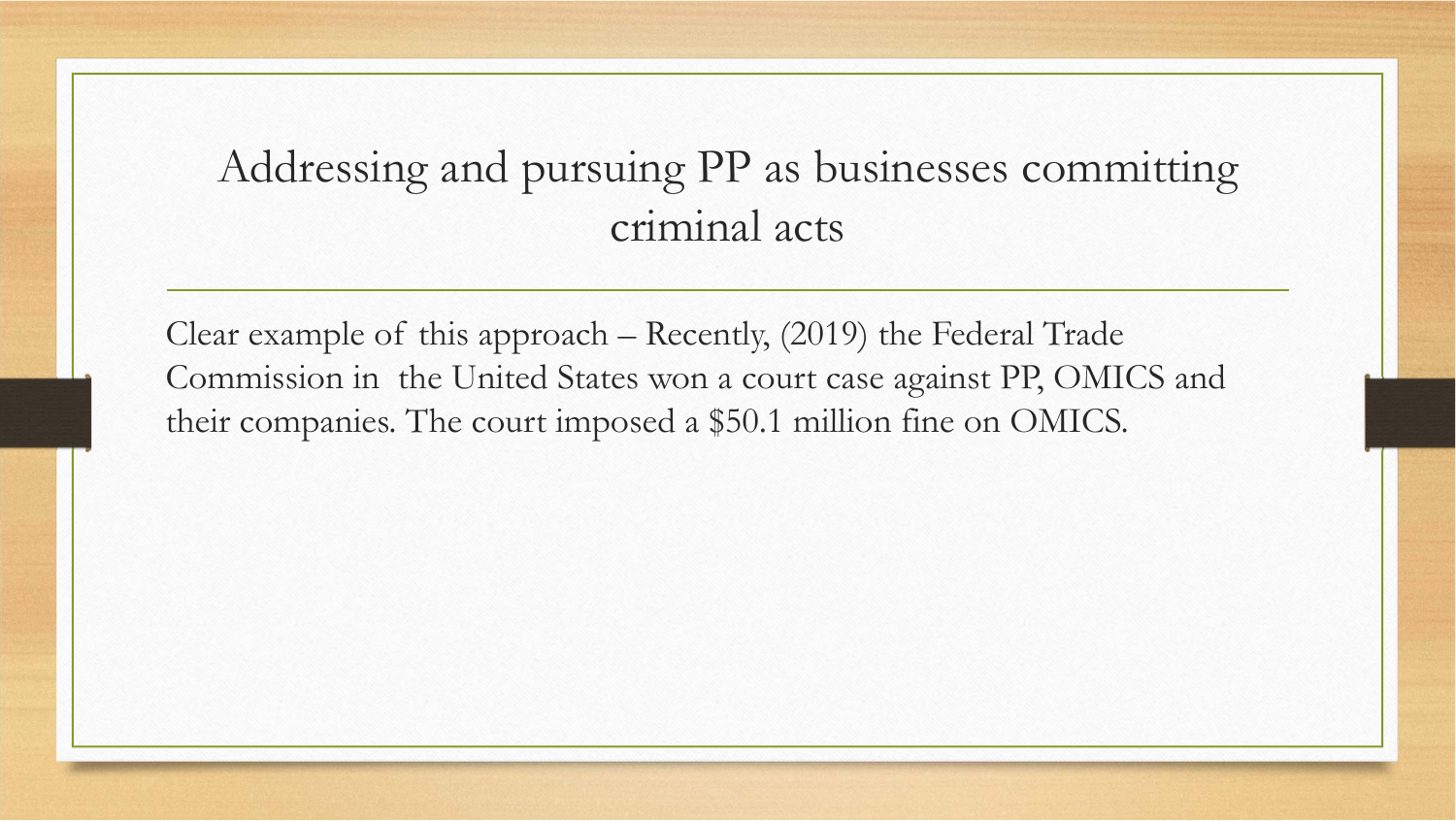# Complementary approach

 $\bullet$  Clearly these two approaches are complementary and should both be encouraged.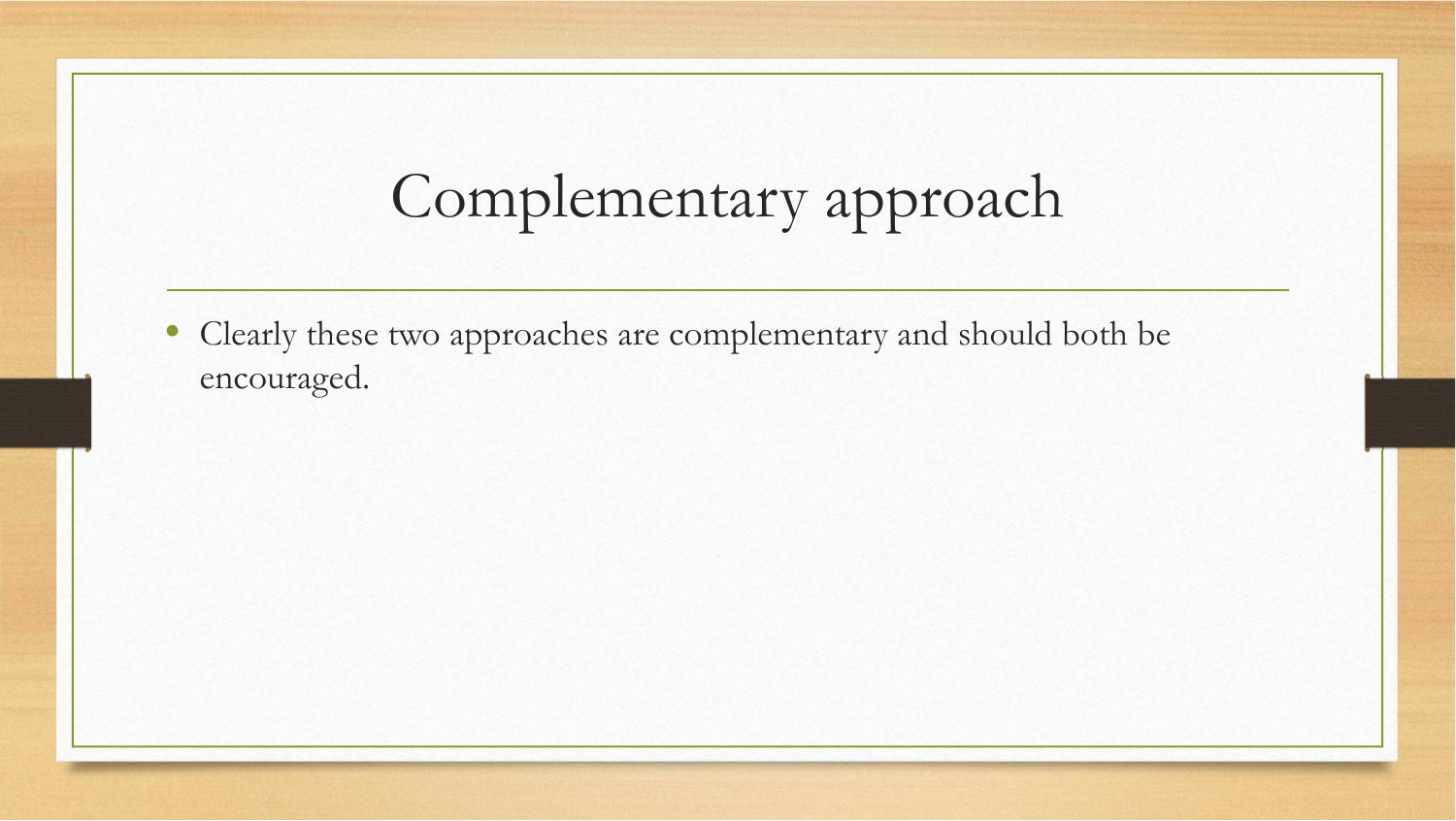# Thanks very much for your attention!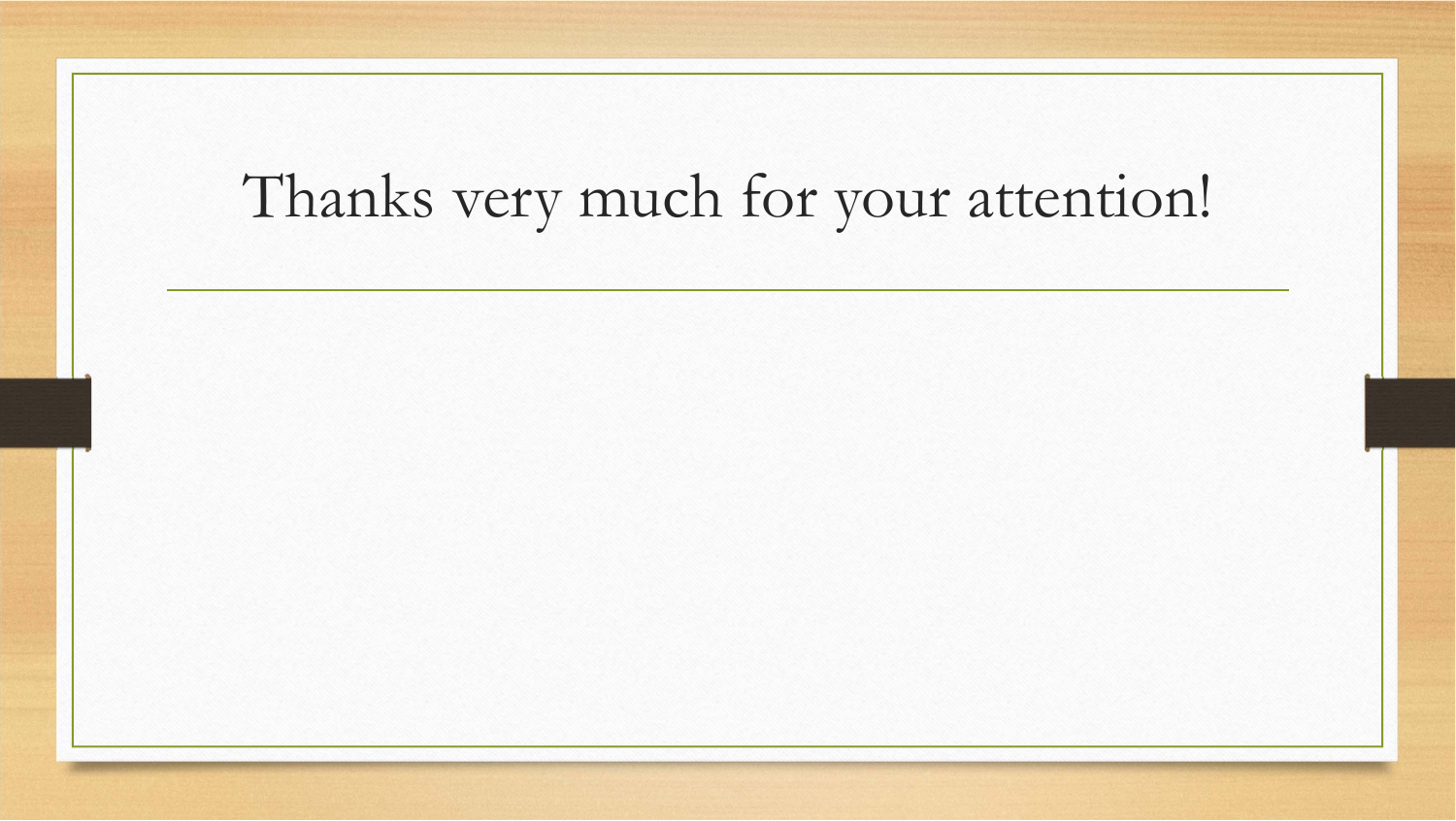### References

Carroll, C.W. (2016). "Spotting the wolf in sheep's clothing: Predatory open access publications." *Journal of Graduate Medical Education, 8(5), 662-664.*

Curry, Mary Jane and T. Lillis (2018). "The dangers of English as lingua franca of journals." *Inside Higher Education, March 13.*

Eriksson, S. and G. Helgesson (2017). "The false academy: Predatory publishing in science and bioethics." *Medicine, Health Care and Philosophy, 20(2), 163-170.*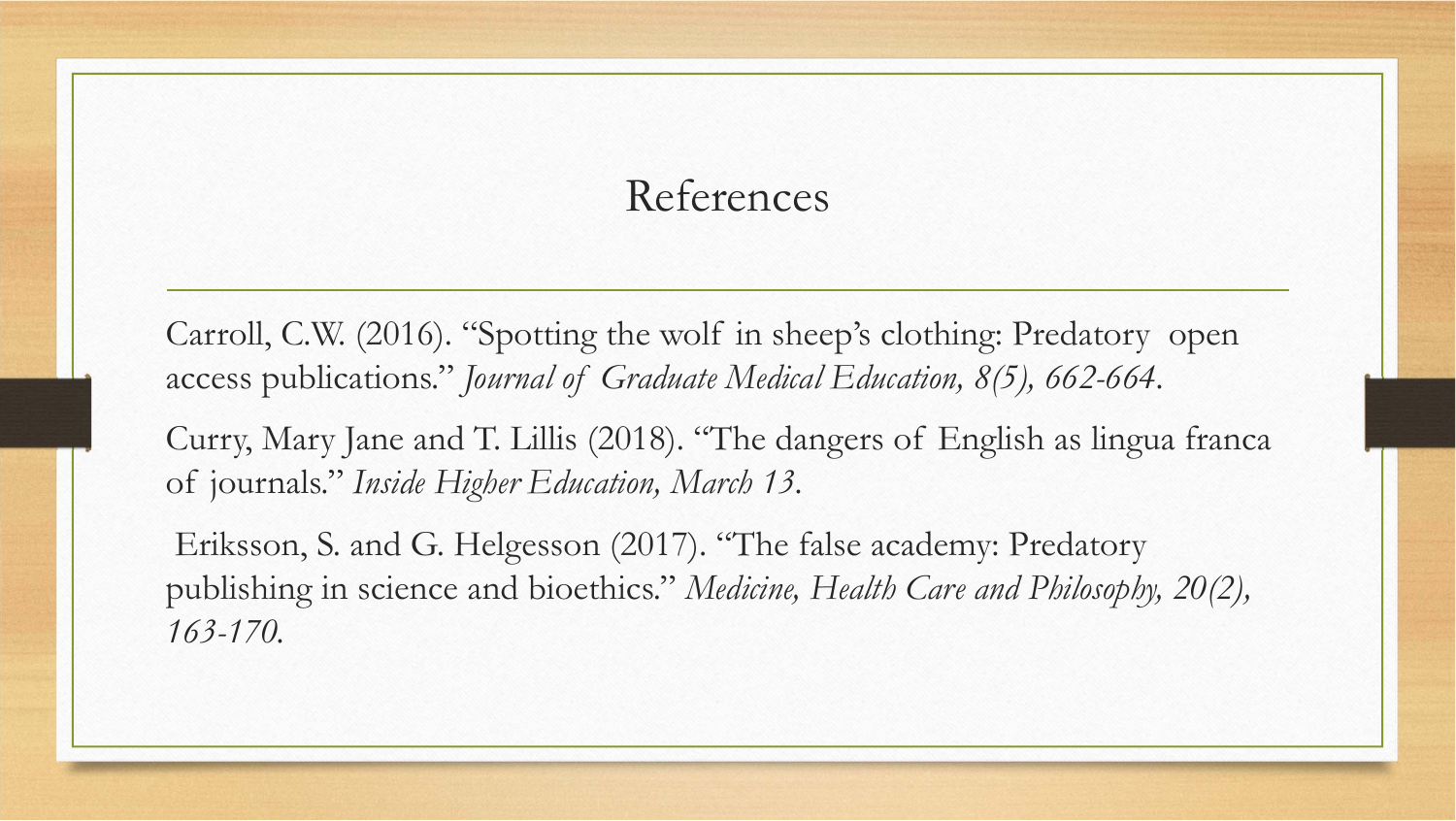### References

Shen, C. and B-C. Bjork (2015). "'Predatory' open access: A longitudinal study of article volumes and market characteristics." *BMC Medicine, 13(230).*

Offord, Catherine (2018). "At least 5,000 of the country's researcher have published their work on questionable platforms, often forking over exorbitant fees, a report finds." *The Scientist, July, 18.*

*Federal Trade Commission website* (April 3, 2019). "Court rules in FTC's favor against predatory academic publisher OMICS group; Imposes \$50.1 judgment against defendants that made false claims and hid publishing fees."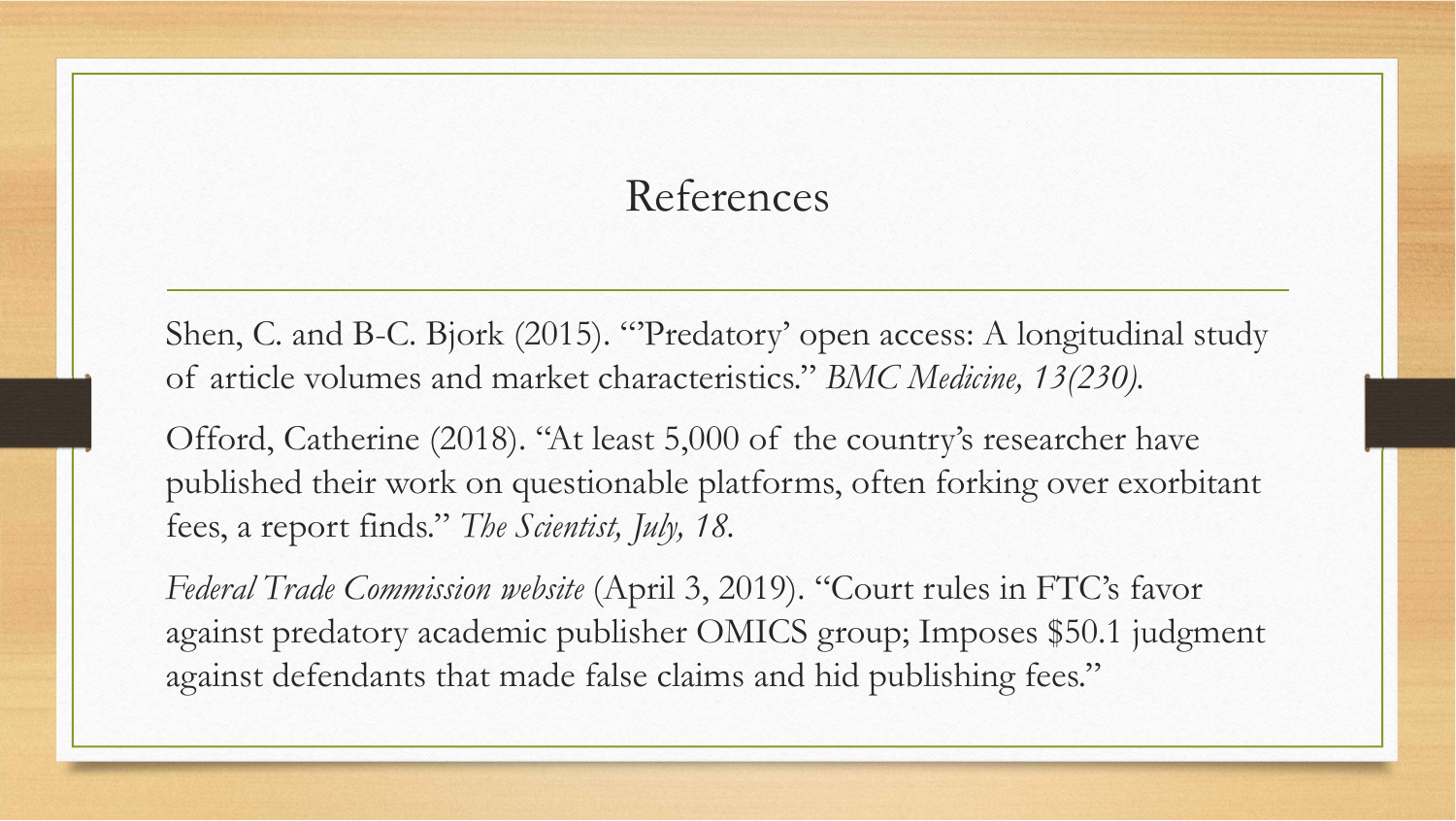